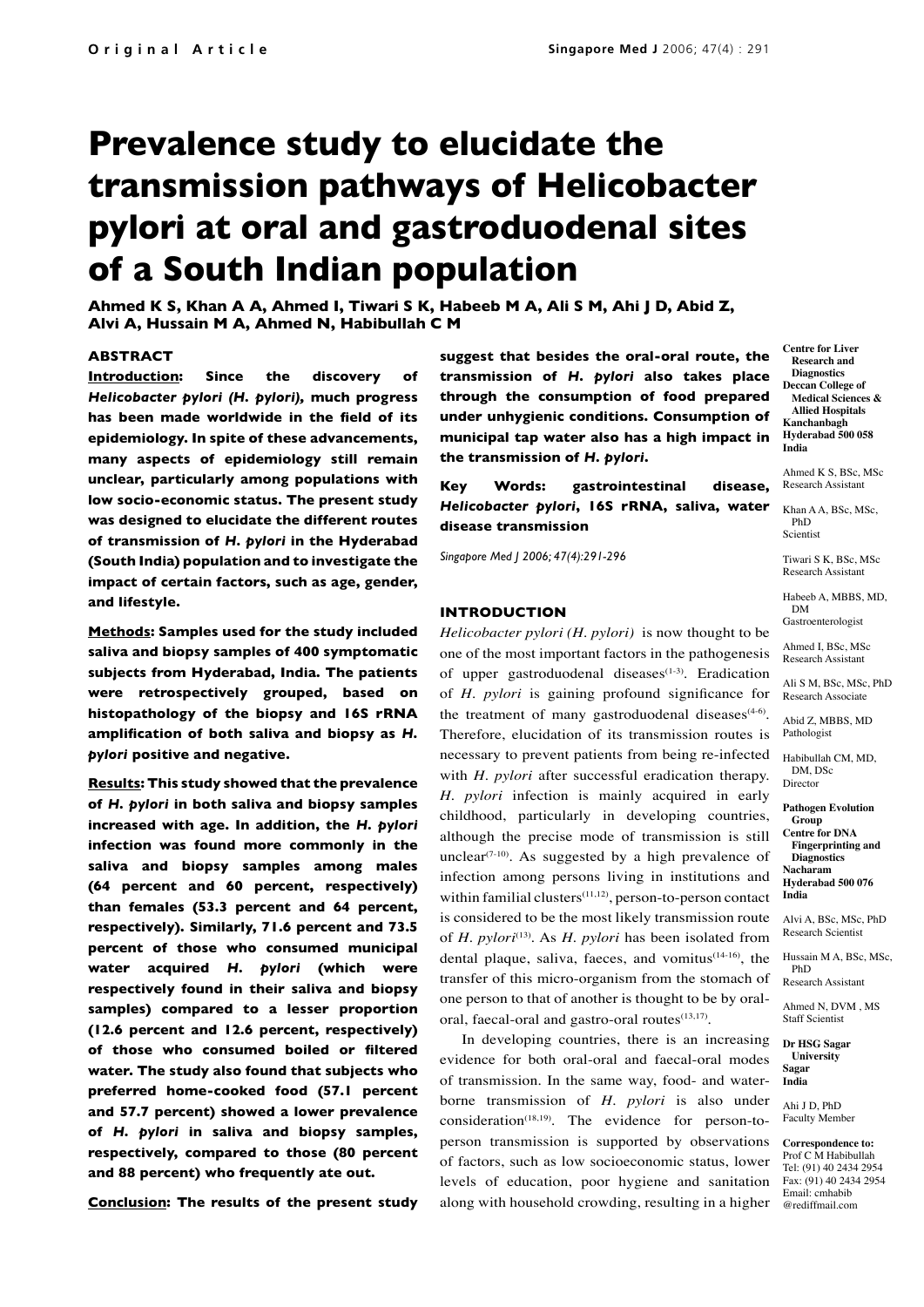prevalence of *H. pylori* infection. Many reports also support transmission of *H. pylori* via zoonosis, i.e. persons in close contact with domestic animals have a higher probability to acquire this infection<sup> $(20,21)$ </sup>. Many DNA-based polymerase chain reaction (PCR) assays have been developed for detecting *H. pylori*.

Based on the difficulty of culturing from sites other than gastric mucosa<sup> $(22)$ </sup>, and the need for the non-invasive diagnostic methods, the interest has grown in the use of molecular techniques for the detection of this species. The use of gene-specific probes has been described for the detection of *H. pylori* in biopsy specimens<sup>(22,23)</sup>, and progress has been made with the use of PCR, which provides a specific and highly-sensitive means of detecting microbial pathogens in clinical material. PCR assays have detected *H. pylori* DNA in fresh gastric biopsy specimens<sup>(24-28)</sup>, in faeces<sup>(29,30)</sup>, in saliva<sup>(27,28)</sup>, and in dental plaque. These assays are mostly based on the urease gene sequences, the 16S ribosomal RNA gene and adhesin gene. The 16S rRNA gene of *H. pylori* is a highly specific target for amplification and has been used previously to help reclassify the organism $(31, 32)$ . Weiss et  $al^{(33)}$  demonstrated the specificity of unique *H. pylori* gene primer to identify the organism in paraffin-embedded gastric biopsy specimens.

Although attempts were made earlier to focus on the epidemiological aspects of this pathogen, most of the studies were done on adults and only few attempts were made to explain the epidemiological mechanism among infants and children<sup>(36)</sup>. As the prevalence rate of *H. pylori* is increasing with age, there is a need to unearth the exact sources, which augment the transmission of *H. pylori*. The aim of the present study was to elucidate every possible route of transmission of *H. pylori* to find out the most likely mode of transmission in this population.

#### **METHODS**

A total of 400 symptomatic subjects (250 males and 150 females, mean age 14 years, range 0-29 years) referred for upper gastrointestinal endoscopy at the Deccan College of Medical Sciences and Research Centre, Hyderabad, India, were enrolled in this study. Informed consent from all 400 dyspeptic patients, and approval from the Department of Biotechnology, Government of India, were obtained.

All subjects were interviewed by means of a questionnaire for general demographical details and socioeconomic circumstances, history of peptic ulcer, duodenal ulcer, or dyspepsia. Questions about their food intake at home or outside, drinking habits like consumption of municipal tap water, boiled or filtered water, were asked. Patients were also inquired about the consumption of alcohol. Similarly, data were also collected for the smoking habits of the subjects under study.

The selection criteria for the 400 dyspeptic patients excluded subjects who were treated with antibiotics and proton pump inhibitors (PPI) at the time of endoscopy or within the previous two weeks. Returning patients with the same problem were treated as the patients with antibiotics or PPI, and were excluded from the study.

Samples to assess *H. pylori* infection included saliva of the subjects along with three gastric biopsies (two from the antrum and one from the corpus). Saliva samples (1 ml) were collected from subjects prior to endoscopy and were placed in a sterile container containing digestion buffer (100mM NaCl, 10mM Tris-HCl [pH 8.0] 0.5% SDS). The three gastric biopsies were collected, one in urea solution for rapid urease test (RUT), one in 10% buffered formalin for histological analysis and one in phosphate buffer saline for DNA isolation for PCR assay.

Genomic DNA was isolated from all samples as per the standard protocol $(34)$  by cetyltrimethyl ammonium bromide (CTAB) method. Two 20-base oligonucleotide primers designated 16S rRNA-F (5'-TAAGAGATCAGCCTATATGTCC-3') and 16S rRNA-R (5'-TCCCACGCTTTAAGCGCAAT-3')<sup>(35)</sup> were selected. The amplified product of these two primers with DNAs prepared from the clinical isolates and from the type strain of H. pylori (ATCC 26695) was a 534 bp fragment.

PCR amplification was performed, through initial denaturation at  $95^{\circ}$ C for five minutes, 40 cycles with one cycle consisting of 30 s at  $94^{\circ}$ C, 30 s at  $52^{\circ}$ C, one minute at  $72^{\circ}$ C. The final cycle included a ten-minute extension step to ensure full extension of the PCR products. Amplification was performed in a thermalcycler (M J Research Inc, Watertown, USA). DNA of the ATCC type strain was used as a positive control in each set of PCR assays while negative control consisted of all the reagents of the master mix except the template DNA. The PCRamplified products were analysed by agarose gel electrophoresis; samples were scored as positive when a band of 534bp could be detected on agarose gel.

Statistical analysis of the obtained data was done by odds-ratio (OR), and 95% confidence interval (CI). Risk factors, which are significant in the univariate analysis, were used in the multiple regression models. These models helped to assess the relative importance of *H. pylori* risk factors. The data were analysed using Statistical Package for Social Sciences (SPSS) version 12.0 (Chicago, IL. USA) (Table I).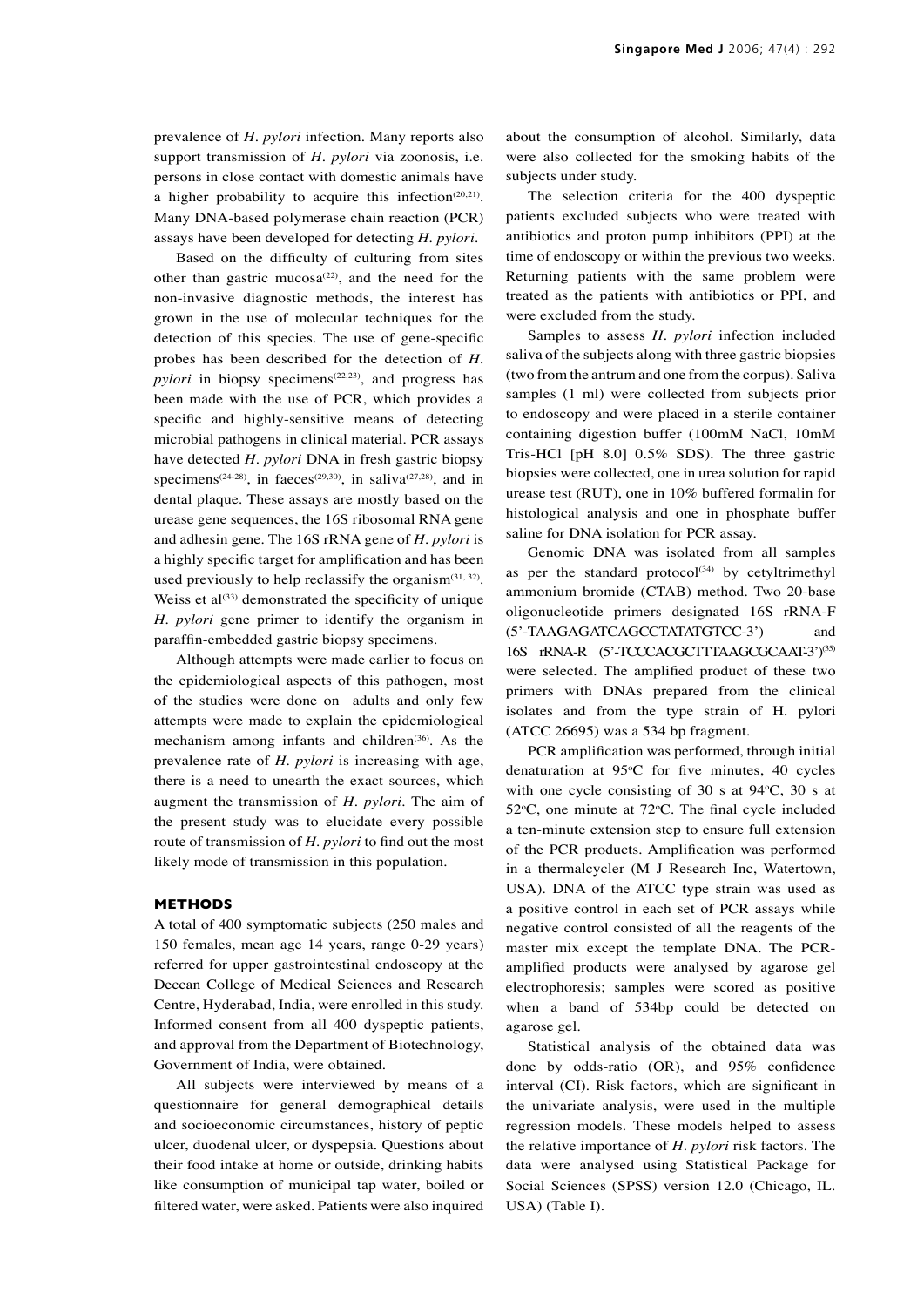| Variables                |          | Odds-ratio 95.0% C.I. for odds-ratio |          |
|--------------------------|----------|--------------------------------------|----------|
| Age (in years)           |          |                                      |          |
| $0 - 4$                  | Referent |                                      |          |
| $5-9$                    | 2.474    | 0.555                                | 11.031   |
| $10 - 14$                | 2.688    | 0.759                                | 9.517    |
| $15 - 19$                | 7.072    | 1.883                                | 26.567   |
| 20-29                    | 17.272   | 5.119                                | 58.282   |
| Sex                      |          |                                      |          |
| Male                     | .010     | .002                                 | .050     |
| Female                   | Referent |                                      |          |
| Eating habits            |          |                                      |          |
| At home                  | Referent |                                      |          |
| Outside                  | 5.315    | 1.251                                | 22.586   |
| Drinking habits          |          |                                      |          |
| Tap (municipal water)    | 259.766  | 54.933                               | 1228.374 |
| Boiled or filtered water | Referent |                                      |          |
| Smoking habits           |          |                                      |          |
| Smoker                   | .622     | .285                                 | 1.357    |
| Non-smoker               | Referent |                                      |          |
| Alcohol consumption      |          |                                      |          |
| Yes                      | Referent |                                      |          |
| No                       | 8.885    | 2.360                                | 33.450   |

## **Table I. Multivariate analysis of different variables and its association with** *H. pylori.*

## **Table III. Prevalence of** *H. pylori* **in relation to gender, eating, and drinking habits.**

| Variables                          | Saliva      | Stomach biopsy |
|------------------------------------|-------------|----------------|
| Gender                             |             |                |
| Male (n=250)                       | 160(64%)    | 150(60%)       |
| Female (n=150)                     | 80 (53.3%)  | 96 (64%)       |
| Eating habits                      |             |                |
| At home (n=350)                    | 200 (57.1%) | 202 (57.7%)    |
| Outside (n=50)                     | 40 (80%)    | 44 (88%)       |
| Drinking habits                    |             |                |
| Municipal (tap)<br>water (n=321)   | 230(71.65%) | 236(73.5%)     |
| Boiled or filtered<br>water (n=79) | 10(12.6%)   | 10 (12.6%)     |

#### **TABLE IV. Prevalence of** *H. pylori* **in relation to smoking habits and alcohol consumption.**

| Parameters          | Oral cavity (%) | Stomach (%) |
|---------------------|-----------------|-------------|
| Smoking habits      |                 |             |
| Smoker (n=100)      | 63 (63%)        | 63 (63.0%)  |
| Non-smoker (n=300)  | 177 (59%)       | 183 (61%)   |
| Alcohol consumption |                 |             |
| Yes (n=84)          | 39 (46%)        | 43 (51.2%)  |
| No (n=316)          | 201 (63.6%)     | 203 (64.2%) |
|                     |                 |             |

#### **TABLE II. Prevalence of** *H. pylori* **in the oral cavity and stomach of dyspeptic subjects, grouped according to age.**

| Age in years<br>(n) | Oral cavity<br>$(n=240)$ | Stomach<br>$(n=246)$ |
|---------------------|--------------------------|----------------------|
| $0-4(30)$           | 10(33.3%)                | 6(20%)               |
| $5-9(30)$           | 12 (40%)                 | 10 (33.3%)           |
| $10-14(70)$         | 40 (57.1%)               | 30 (42.8%)           |
| $15-19(90)$         | 50 (55.5)                | 60(66.6%)            |
| 20-29 (180)         | 128 (71.1%)              | 140 (77.7%)          |
| <b>Total (400)</b>  | 240 (60%)                | 246(61.5%)           |

## **RESULTS**

*H. pylori* was detected in biopsy samples of 246 (61.5%) subjects from 400 patients, all of whom had endoscopically-proven gastritis. Of the 400 saliva samples collected, it was observed that 240 (60%) of infected subjects gave a positive amplification with the 16S rRNA primers. When we assessed the prevalence of *H. pylori* infection in the various age groups (Table II), we found that prevalence of *H.* *pylori* in both the saliva and biopsy samples increased with age (from 10% and 6%, respectively, in the 0-4 year age group; to 71.1% and 77.7%, respectively, in the 20-29 year age group).

When gender was considered (Table III), we found that the presence of *H. pylori* in the saliva and biopsy samples were relatively similar, 64% and 60%, respectively, in males; and 53.3% and 64%, respectively, in females. When eating and drinking habits were considered, we found *H. pylori* to be present in the saliva and biopsy samples of 57.1% and 57.7%, respectively, of the subjects who preferred home-cooked food in contrast to 80% and 88%, respectively, of individuals who preferred outside food (Table III). When drinking habits were evaluated, we found a higher prevalence of *H. pylori* in the saliva (71.6%) and biopsy samples (73.5%) of individuals who used municipal tap water, compared to those (both 12.6%) who frequently used boiled or filtered water (Table III).

We also analysed the prevalence of *H. pylori* in saliva and stomach specimens of smokers and alcohol consumers. Out of the 400 subjects enrolled,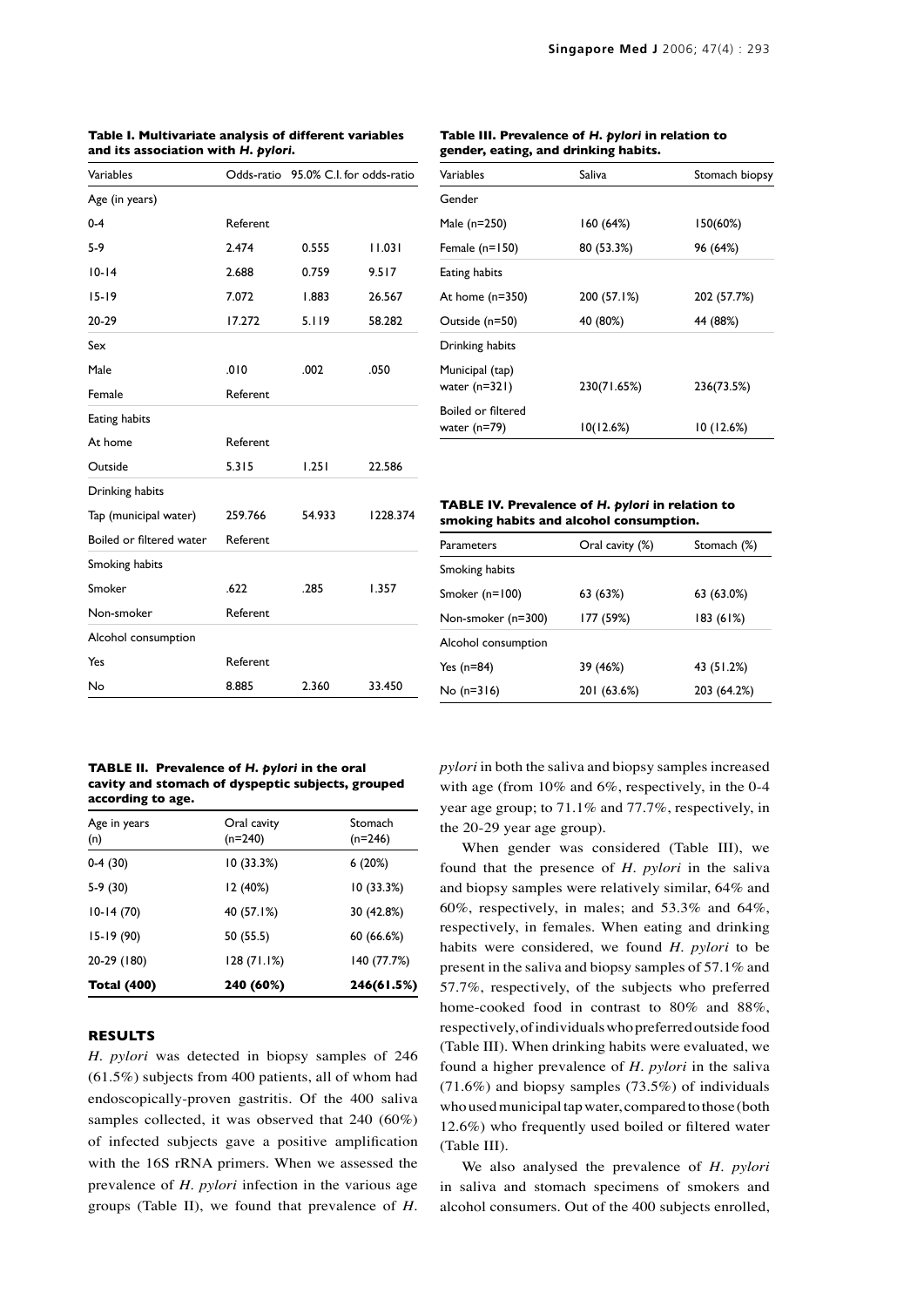100 were found to be smokers and 300 were nonsmokers. *H. pylori* could be detected in the saliva and biopsy samples of 63% and 63%, respectively, of smokers and 59% and 61%, respectively, of nonsmokers. In terms of alcohol consumption, *H. pylori* was found in the saliva and biopsy samples of 46% and 51.2%, respectively, of those who regularly consumed alcohol, compared to 63.6% and 64.2%, respectively, of those who abstained (Table IV).

#### **DISCUSSION**

The epidemiological aspects of *H. pylori* infection remain an interesting arena of research, particularly in relation to the colonisation of *H. pylori* and different consequences of its manifestations<sup>(37,38)</sup>. In the present study, *H. pylori* was detected in 240 (60%) and 246 (61.5%) of saliva and biopsy samples of 400 symptomatic subjects by 16S rRNA PCR assay. The result of the present study demonstrated that the PCR assay was sensitive and specific for the detection of *H. pylori* in clinical specimens, as we were able to detect *H. pylori* in highly-contaminated specimens, like saliva, in almost all the infected subjects.

In the present study, most of the subjects belong to the families of low socioeconomic status, confirmed either by the occupation of parents or the subjects themselves. A previous study proved that a low level of education, or a low level of socioeconomic status, or both, could have a marked impact in the prevalence of *H. pylori* infection<sup>(39)</sup>. The study also evaluated the effect of every possible parameter, such as age, gender, eating habits, drinking habits, smoking and consumption of alcohol. As evident from Table II, the prevalence of *H. pylori* infection increased with age. However, the precise implications remain unclear.

It is obvious that ageing does not cause infection, but there must be some external factors to which the subject is either constantly or increasingly exposed with age. The study also focused on the gender that was at a greater stake to acquire *H. pylori*. According to the results obtained, we found that males and females were at an equally high risk to acquire this infection. In contrast, most of the previous studies showed that men were at higher risk than women because men have a higher gastric acid secretory capacity as compared with women of similar age and weight<sup>(40)</sup>. Cigarette smoking may confound the effect of gender in acquiring *H. pylori*.

Evaluation of the dietary factors and drinking habits in our study revealed that subjects who consumed home-cooked food and avoided outside food were less prone to harbour *H. pylori* than those subjects who consume outside food frequently. These findings are quite similar to the other studies undertaken before<sup>(41)</sup>, which reported an increased prevalence of *H. pylori* infection in those subjects who consumed food, including contaminated raw vegetables $(42)$ , sold by street vendors.

There are reports suggesting that seropositivity of *H. pylori* increased with the consumption of raw vegetables in Chile<sup>(43)</sup>. In the same way, children in rural Colombia who ate raw vegetables contaminated with irrigation water were at an increased risk of infection<sup>(44)</sup>. In our study, a comparatively high proportion of subjects, i.e. 80% and 88% of subjects, as respectively assessed by the saliva and biopsy DNA, were infected. The results were statistically significant for these subjects who most often consumed outside food.

Similarly, subjects drinking municipal tap water were more likely to acquire this infection compared to those who utilised boiled or filtered water. It was found that among the total of 400 subjects, 321 subjects consumed municipal tap water, of which 230 (71.6%) subjects were found positive for *H. pylori* from saliva samples. In contrast, of 79 subjects who used either boiled or filtered water frequently, only 10 (12.6%) were positive. Comparable results were obtained from the subjects' biopsies, which showed the presence of *H. pylori* in 73.5% of the subjects who frequently used municipal water, and 12.6% who frequently used filtered water or boiled water.

An earlier study by Klein et  $al<sup>(45)</sup>$  showed that the water-borne transmission of *H. pylori* might be an even more important source of infection in developing countries, especially if the water supply is vulnerable to bacterial contamination. Similar results were obtained by Hulten et  $al<sup>(46)</sup>$ , who reported that *H. pylori*-specific DNA were detected in water from the taps and water tanks, but not in well water. The findings of the present study suggest that the people who take municipal water for drinking purposes are more vulnerable to *H. pylori* infection and showed a higher prevalence of *H. pylori* infection than those who take boiled or filtered water. Thus, these results suggest that those subjects who are consuming tap water without boiling or filtering it are at a high risk of acquiring this infection, and that tap water is also one of the chief sources of transmission of this pathogen. In a news report of the United Nations, India ranks  $120<sup>th</sup>$  in water quality out of 122 countries<sup>(47)</sup>.

Smoking has been recognised as one of the most prominent risk factors of increased incidence, delayed healing, and increased relapse of peptic ulcers<sup>(48)</sup>. The data on the effects of smoking on the gastric mucosa and *H. pylori* infection are controversial. In our study, there was not much difference in the prevalence of *H. pylori* in smokers and non-smokers. However,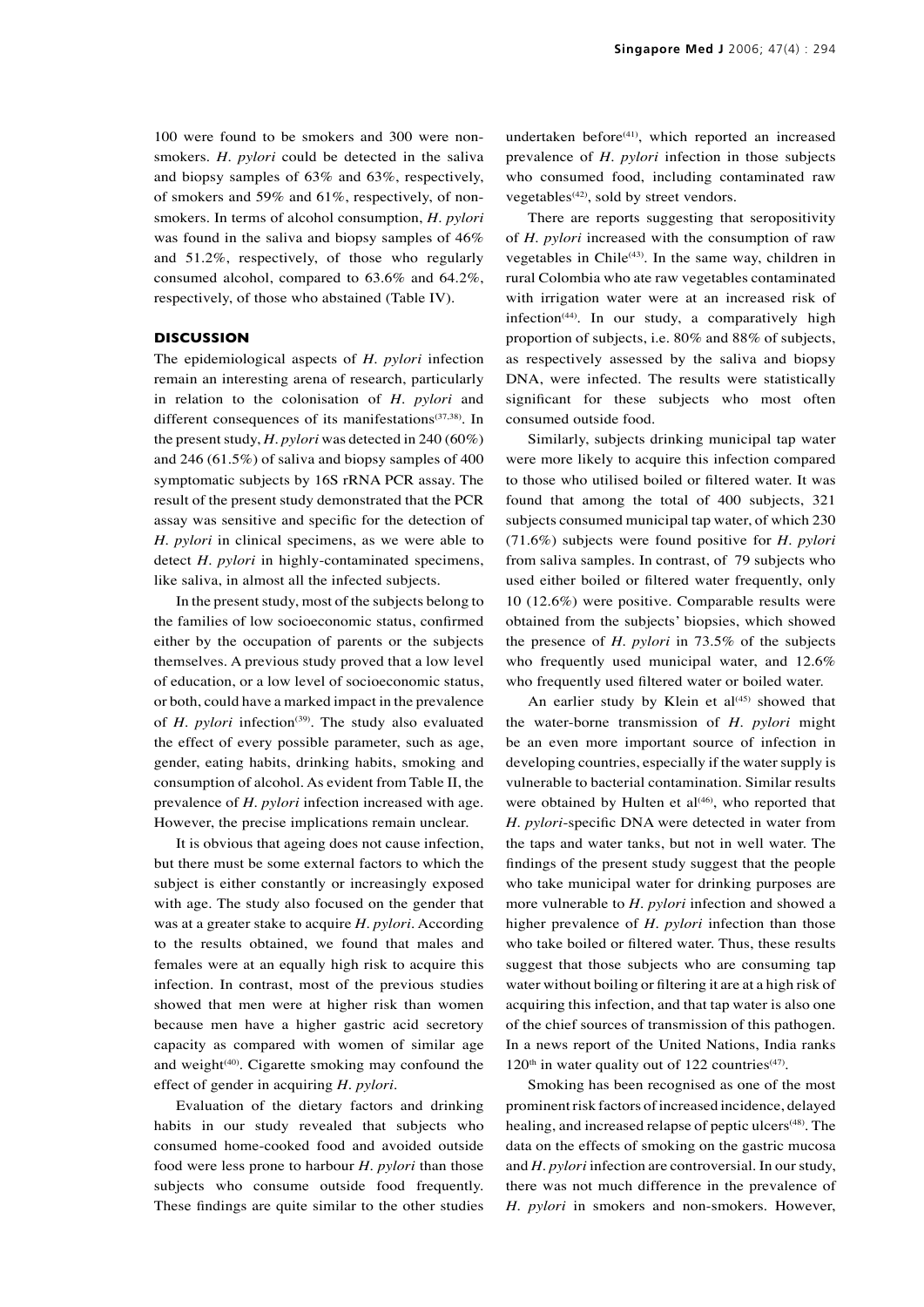previous studies reported that smokers were more likely to have *H. pylori* infection than non-smokers, but this association was only observed in those smoking more than 35 cigarettes/day<sup>(49)</sup>. Smaller cross-sectional surveys have reported an association between smoking and *H. pylori* prevalence,<sup>(50,51)</sup> but these may not have been adequately controlled for confounding factors. The conflicting results could be explained by the complexities of absorption and action of nicotine, and doses of nicotine from smoking. In particular, a study done in Italy reported an increased prevalence of *H. pylori* and peptic ulcer disease among smokers<sup>(52)</sup>.

Alcohol consumption was also taken as a parameter to assess the prevalence of *H. pylori* in our study. The data obtained from our study correlated with those of other studies undertaken before<sup> $(53)$ </sup>, as we found that subjects who consumed alcohol quite frequently were less prone to acquire *H. pylori*  compared to those who abstained. Thus, it could be assumed that the consumption of alcohol seems to play a protective role against *H. pylori* infection.

In conclusion, the results of the present study suggests that besides the oral-oral route, the other main important pathway of transmission of *H. pylori* in this population is through the consumption of municipal tap water. By boiling or filtering tap water, we can minimise the chances of transmission of *H. pylori*. Similarly, subjects who frequently took outside food showed a statistically higher prevalence of *H. pylori* compared to those who prefer homecooked food. This confirms that the food prepared outside is less hygienic, and the frequent consumption of outside food definitely increases the prevalence of *H. pylori*. In this study population, except for alcohol consumption, other factors like smoking and gender do not show any great impact in the transmission of this pathogen. By being aware of the contributing factors of *H. pylori* occurrence, we can minimise the chances of recrudescence of infection after successful eradication of the pathogen by antibiotic therapy.

#### **ACKNOWLEDGEMENT**

We are thankful to the Department of Biotechnology, Government of India (BT/PR2473/Med/13/106/ 2001) for the financial support to carry out this study.

#### **REFERENCES**

- 1. Blaser MJ. Helicobacter pylori and the pathogenesis of gastrodudenal inflammation. J Infect Dis 1990; 161:626-33.
- 2. Blaser MJ. Hypothesis on the pathogenesis and natural history of Helicobacter pylori-induced inflammation. Gastroenterology 1992;  $102:720-7$
- 3. Graham DY. Campylobacter pylori and peptic ulcer disease. Gastroenterology 1989; 96:615-25.

**Singapore Med J** 2006; 47(4) : 295

- 4. Marshall BJ, Goodwin CS, Warren JR, et al. Prospective double-blind trail of duodenal ulcer relapse after eradication of Campylobacter pylori. Lancet 1988; 2i: 1437-42.
- 5. Rauws EAJ, Tytgat GNJ. Cure of duodenal ulcer associated with eradication of Helicobacter pylori. Lancet 1990; 335:1233-5.
- 6. Tatsuta M, Ishli H, Yokota Y. Effects of Helicobacter pylori infection on healing and recurrence of gastric ulcers. Am J Gastroenterol 1995; 90:406-10.
- 7. Oderda G, Vaira D, Holton J, et al. Helicobacter pylori in children with peptic ulcer and their families. Dig Dis Sci 1991; 36:572-6.
- 8. Graham DY, Adam E, Reddy GT, et al. Seroepidemiology of Helicobacter pylori infection in India. Comparison of developing and developed countries. Dig Dis Sci 1991; 36:1084-8.
- 9. Holcombe C, Omotara BA, Eldridge J, et al. H. pylori, the most common bacterial infection in Africa: a random serological study. Am J Gastroenterol 1992; 87:28-30.
- 10. Goodman KJ, Correa P, Tengana Aux HJ, et al. Helicobacter pylori infection in the Colombian Andes: a population-based study of transmission pathways. Am J Epidemiol 1996; 144:290-9.
- 11. Bohmer CJ, Klinkenberg-Knol EC, Kuipers EJ, et al. The prevalence of Helicobacter pylori infection among inhabitants and healthy employees of institutes for the intellectually disabled. Am J Gastroenterol 1997;  $92 \cdot 1000 - 4$
- 12. Drumm B, Perez-Perez GI, Blaser MG, et al. Intrafamilial clustering of Helicobacter pylori infection. N Engl J Med 1990; 322:359-63.
- 13. Vaira D, Holton J, Ricci C, et al. The transmission of Helicobacter pylori from stomach to stomach. Aliment Pharmacol Ther 2001; 15:33-42.
- 14. Thomas JE, Gibson GR, Darboe MK, et al. Isolation of Helicobacter pylori from human faeces. Lancet 1992; 340:1194-5.
- 15. Shames B, Krajden S, Fuksa M, et al. Evidence for the occurrence of the same strain of Campylobacter pylori in the stomach and dental plaque. J Clin Microbiol 1989; 27:2849-50.
- 16. Leung WK, Siu KL, Kwok CK, et al. Isolation of Helicobacter pylori from vomitus in children and its implication in gastro-oral transmission. Am J Gastroenterol 1999; 94:2881-4.
- 17. Mendall MA, Northfield TC. Transmission of Helicobacter pylori infection. Gut 1995; 37:1-3.
- 18. Hopkins RJ, Vial PA, Ferreccio C, et al. Seroprevalence of Helicobacter pylori in Chile: Vegetables may serve as one route of transmission. J Infect Dis 1993; 168:222-2.
- 19. Klein PD, Graham DY, Gaillour A, Opekun AR, Smith EO. Water source as risk factor for Helicobacter pylori infection in Peruvian children. Gastrointestinal Physiology Working Group. Lancet 1991; 337:1503-6.
- 20. Vaira DD, Anastasio C, Holton, et al. Campylobacter pylori in Abattoir workers: is it a zoonosis? Lancet 1988; 2:725-6.
- 21. Dore MP, Sepulveda AR, El-Zimaity H, et al. Isolation of Helicobacter pylori From sheep-implications for transmission to humans. Am J Gastroenterol 2001; 96:1396-401.
- 22. Goodwin CS, Blincow ED, Warren JR, et al. Evaluation of cultural techniques for isolating Campylobacter pyloridis from endoscopic biopsies of gastric mucosa. J Clin Pathol 1985; 38:1127-31.
- 23. Jiang C, Li C, Ha T, et al. Identification of H.pylori in saliva by a nested PCR assay derived from a newly cloned DNA probe. Dig Dis Sci 1998; 43:1211-8.
- 24. Van den Berg FM, Zijlmans H, Langenberg W, Rauws E, Schipper M. Detection of Campylobacter pylori in stomach tissue by DNA in situ hybridization. J Clin Pathol 1989; 42:995-1000.
- 25. Bicley J, Owen RJ, Fraser AG, Pounder RE. Evaluation of the polymerase chain reaction for detecting the urease C gene of Helicobacter pylori in gastric biopsy samples and dental plaque. J Med Microbiol 1993; 39:338-44.
- 26. Clayton CL, Kleanthous H, Coates PJ, Morgan DD, Tabaqchali S. Sensitive detection of Helicobacter pylori by using polymerase chain reaction. J Clin Microbiol 1992; 30:192-200.
- 27. Fabre R, Sobhani I, Laurent-Puig P, et al. Polymerase chain reaction assay for the detection of Helicobacter pylori in gastric biopsy specimens: comparison with culture, rapid urease test, and histopathological tests. Gut 1994; 35:905-8.
- 28. Hammar M, Tyszkiewicz T, Wadstrom T, O'Toole PW. Rapid detection of Helicobacter pylori in gastric biopsy material by polymerase chain reaction. J Clin Microbiol 1992; 30:54-8.